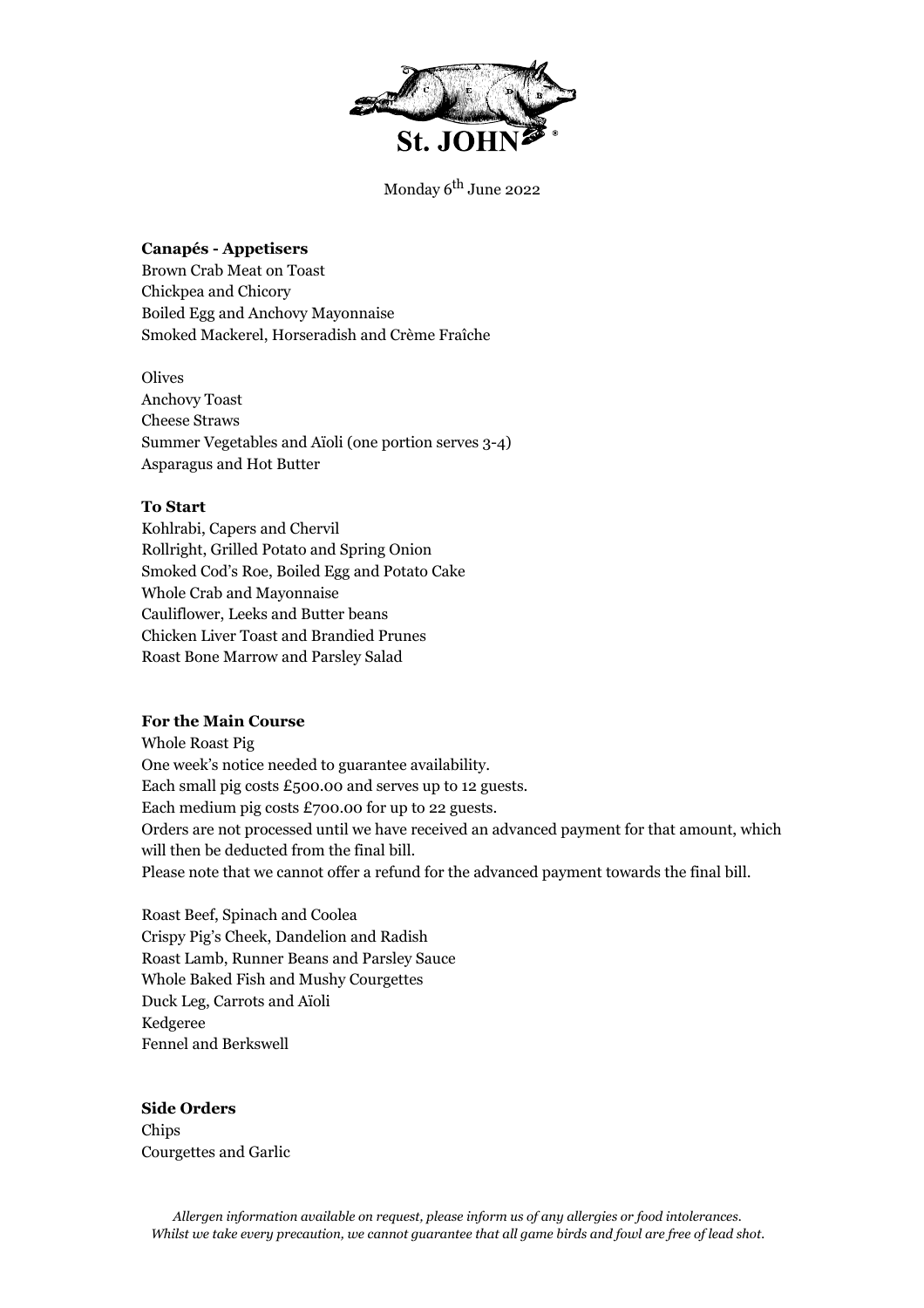

Monday 6<sup>th</sup> June 2022

Bread and Wine Salad

**Finally, for Dessert** Eccles Cake and Lancashire Cheese Apple Cobbler and Vanilla Custard Chocolate and Hazelnut Torte Bread and Butter Pudding and Butterscotch Sauce Pavlova Ice Cream (per scoop) Sorbet and Polish Vodka Cheese, Oatcakes and Raisin Bread

CONTACT:

Amelie Andre amelie@stjohnrestaurant.com